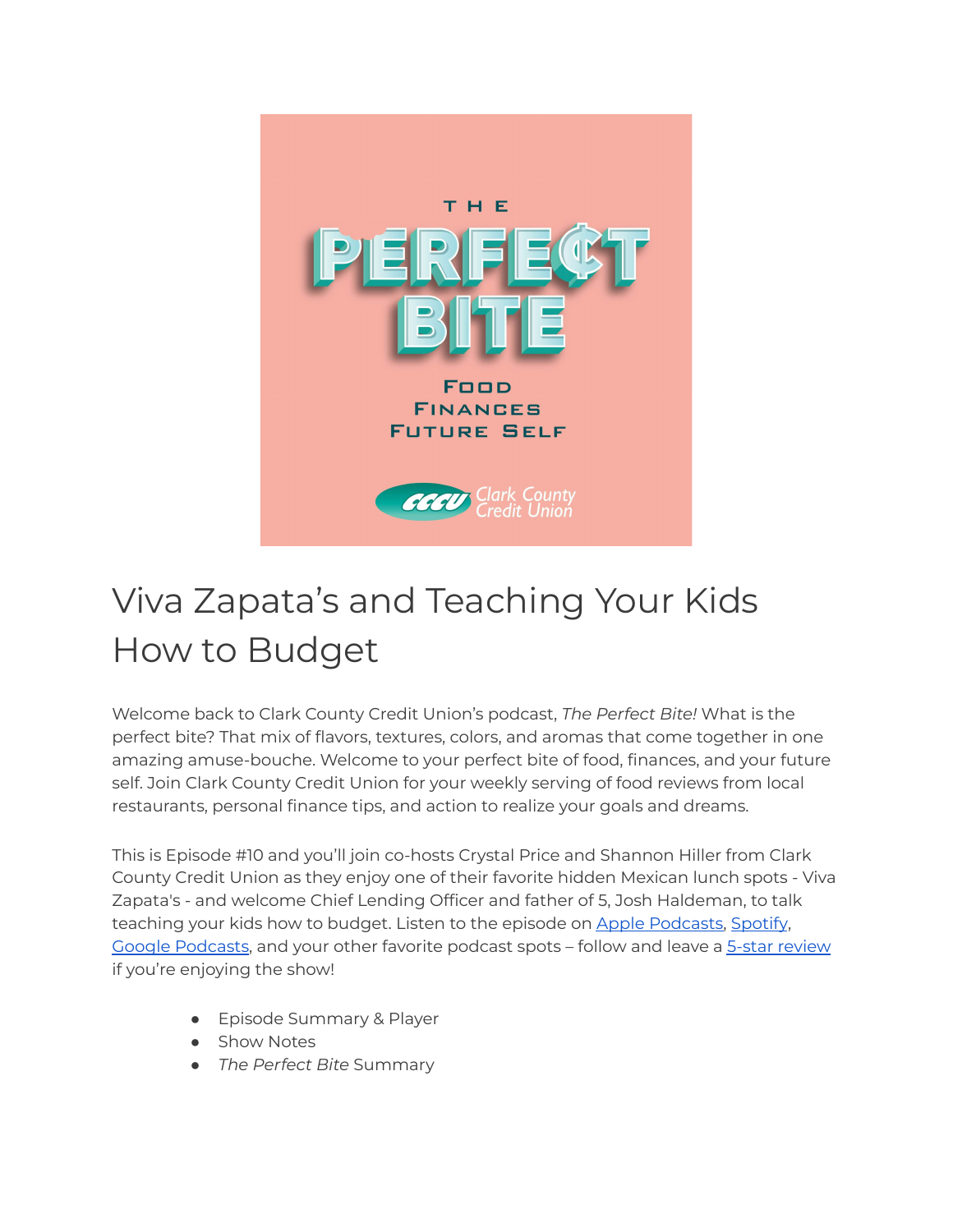# *The Perfect Bite* **Episode #10: Viva Zapata's and Teaching Your Kids How to Budget**

In this tenth bite, join co-hosts Crystal Price and Shannon Hiller from Clark County Credit Union as they enjoy one of their favorite hidden Mexican lunch spots - Viva Zapata's - and welcome Chief Lending Officer and father of 5, Josh Haldeman, to talk teaching your kids how to budget. Hear the magic of tableside guac, how to raise your kids to be financially independent, and the top books and podcasts to shape how you and your kids think about money. This episode covers everything from tasty Mexican dishes to *The Entitlement Trap*. Here's a small sample of what you will hear in this episode:

- How was Viva Zapata's?
- Why does Josh only listen to audiobooks?
- How does he teach finances to his kids?
- What percentage does Josh reserve for his 401(k)?
- When does he get his kids involved in this family economy plan?
- How do they divide chores?
- What form of payment do they give their kids?
- How do you keep your family economy plan going every month?

#### Learn more at [CCCULV.org.](https://www.ccculv.org/)

Check out the episode and show notes below for much more detail.

<iframe allow="autoplay \*; encrypted-media \*; fullscreen \*" frameborder="0" height="175" style="width:100%;max-width:660px;overflow:hidden;background:transparent;" sandbox="allow-forms allow-popups allow-same-origin allow-scripts allow-storage-access-by-user-activation allow-top-navigation-by-user-activation" src="https://embed.podcasts.apple.com/us/podcast/viva-zapatas-and-teaching-your-kidshow-to-budget/id1604656448?i=1000551952079"></iframe>

## **Show Notes**

- **Viva Zapata's and Teaching Your Kids How to Budget**
	- [0:06] Welcome to *The [Perfect](https://www.ccculv.org/) Bite*
	- [0:22] Learn more at [CCCULV.org](https://www.ccculv.org/)
	- [0:33] [Crystal](https://www.ccculv.org/Our-Mission.aspx) Price, [Shannon](https://www.ccculv.org/Our-Mission.aspx) Hiller
	- o [0:42] Josh [Haldeman](https://www.linkedin.com/in/josh-haldeman-52559313)
	- **○ Food: Viva Zapata's**
	- o [1:22] Viva [Zapata's](https://www.yelp.com/biz/viva-zapatas-mexican-restaurant-and-cantina-north-las-vegas)
	- [1:40] [Yelp](https://www.yelp.com/biz/viva-zapatas-mexican-restaurant-and-cantina-north-las-vegas)
	- [1:47] Has Crystal been to Viva Zapata's?